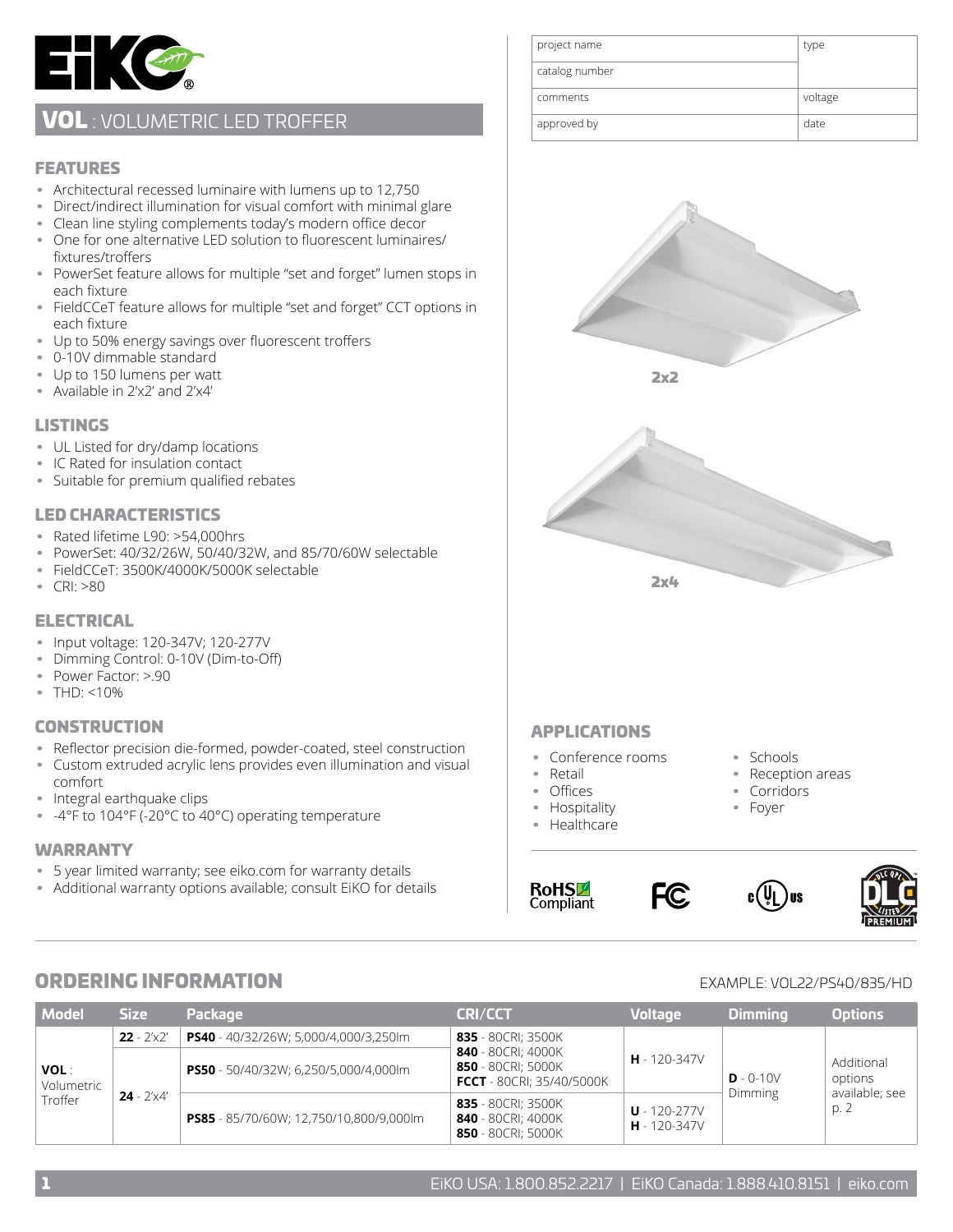### PERFORMANCE SUMMARY

| Order<br>Code | Item#                                      | <b>Watts</b>              | <b>Nominal Lumens</b> | $L$ PW $(Typical)$ | <b>CCT</b>  | <b>CRI</b> | <b>Volts</b> | Fluor. Equiv.    | <b>DLC</b><br>Premium |
|---------------|--------------------------------------------|---------------------------|-----------------------|--------------------|-------------|------------|--------------|------------------|-----------------------|
| 10995         | VOL22/PS40/FCCT/HD                         | $\big  + 40/32/26W \big $ | 5000/4000/3250        | 130                | 35/40/5000K | >80        | 120-347V     | 3x 17WT8, 2U31T8 |                       |
| 10992         | VOL22/PS40/835/HD + 40/32/26W              |                           | 5000/4000/3250        | 130                | 3500K       | >80        | 120-347V     | 3x 17WT8, 2U31T8 | √                     |
| 10993         | VOL22/PS40/840/HD + 40/32/26W              |                           | 5000/4000/3250        | 130                | 4000K       | >80        | 120-347V     | 3x 17WT8, 2U31T8 | ✓                     |
| 10994         | VOL22/PS40/850/HD + 40/32/26W              |                           | 5000/4000/3250        | 130                | 5000K       | >80        | 120-347V     | 3x 17WT8, 2U31T8 | √                     |
| 10999         | VOL24/PS50/FCCT/HD                         | $\bullet$ 50/40/32W       | 6250/5000/4000        | 130                | 35/40/5000K | >80        | 120-347V     | 2x 32T8, 3x 32T8 | $\checkmark$          |
| 10996         | VOL24/PS50/835/HD + 50/40/32W              |                           | 6250/5000/4000        | 130                | 3500K       | >80        | 120-347V     | 2x 32T8, 3x 32T8 | ✓                     |
| 10997         | VOL24/PS50/840/HD <sup>1</sup> + 50/40/32W |                           | 6250/5000/4000        | 130                | 4000K       | >80        | 120-347V     | 2x 32T8, 3x 32T8 | $\checkmark$          |
| 10998         | VOL24/PS50/850/HD + 50/40/32W              |                           | 6250/5000/4000        | 130                | 5000K       | >80        | 120-347V     | 2x 32T8, 3x 32T8 | $\checkmark$          |
| 11471         | VOL24/PS85/835/UD                          | 85/70/60W                 | 12.750/10.800/9.000   | 150                | 3500K       | >80        | 120-277V     | 6x T8, 4x T5     | ✓                     |
| 11472         | VOL24/PS85/840/UD                          | 85/70/60W                 | 12.750/10.800/9.000   | 150                | 4000K       | >80        | 120-277V     | 6x T8, 4x T5     |                       |
| 11473         | VOL24/PS85/850/UD                          | 85/70/60W                 | 12,750/10,800/9,000   | 150                | 5000K       | >80        | 120-277V     | 6x T8, 4x T5     |                       |
|               |                                            |                           |                       |                    |             |            |              |                  |                       |

## FACTORY INSTALLED OPTIONS

EXAMPLE: VOL24/PS85/835/UD-EM30W

| <b>EM5W</b> - 5W Emergency Battery*     | <b>EM15W</b> - 15W Emergency Battery* |
|-----------------------------------------|---------------------------------------|
| <b>EM7.8W</b> - 7.8W Emergency Battery* | <b>EM20W</b> - 20W Emergency Battery* |
| <b>EM8W</b> - 8W Emergency Battery*     | <b>EM30W</b> - 30W Emergency Battery* |

*\*120-277V only*

### AVAILABLE ACCESSORIES

| Order  <br>  Code | $\blacksquare$ Item # $\blacksquare$ | <b>Description</b>                                     |
|-------------------|--------------------------------------|--------------------------------------------------------|
| 09898             | VOL22-SMK-W                          | $\big $ $\big $ 2x2 Surface Mount Kit, White           |
| 09899             | VOI 24-SMK-W                         | ■ 2x4 Surface Mount Kit, White                         |
| 10366             | SI M22-RMK-A                         | $\left  \bullet \right $ 2x2 Recessed Mount Kit, White |
| 10368             | SI M24-RMK-A                         | $\left  \bullet \right $ 2x4 Recessed Mount Kit, White |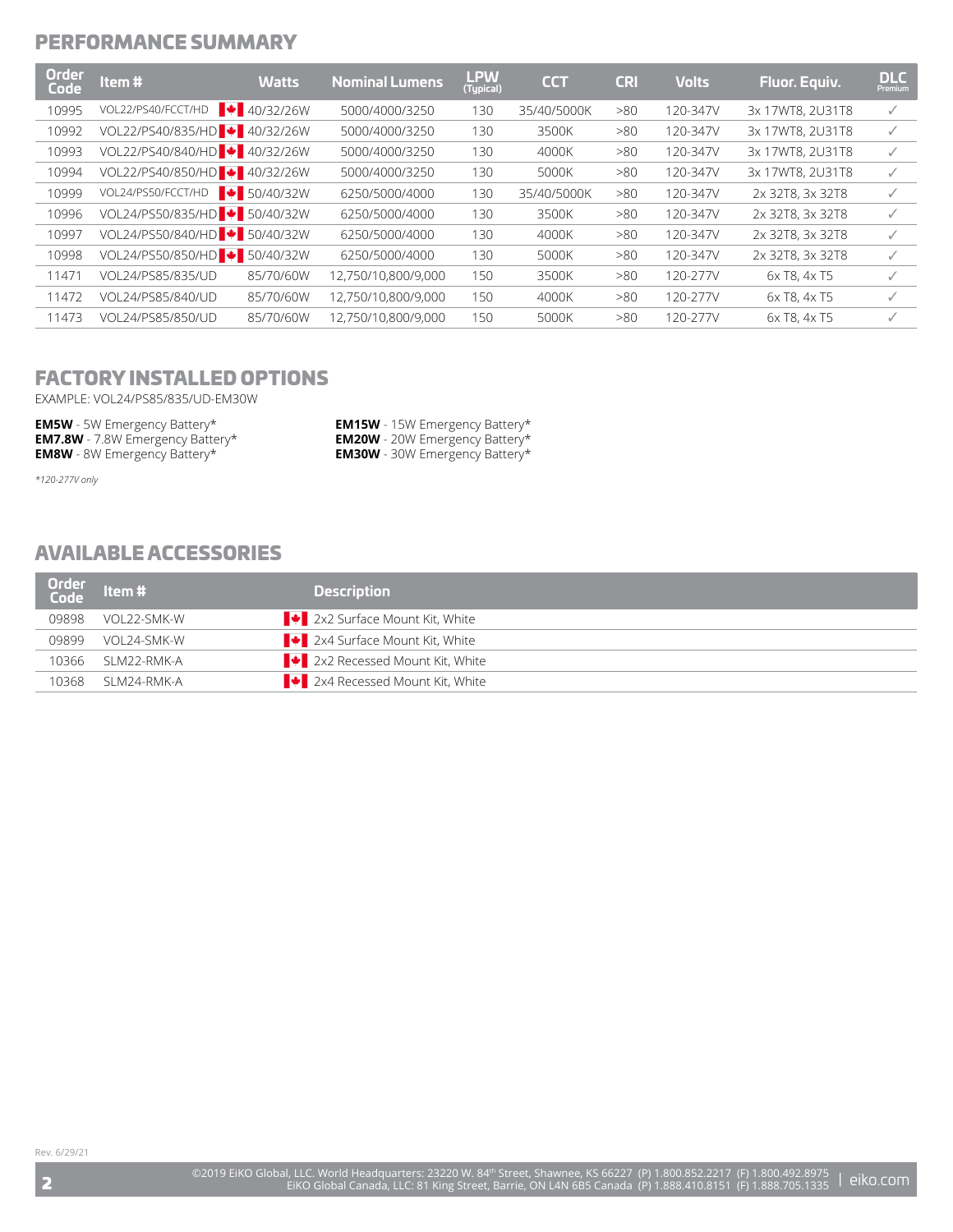### DIMENSIONS





SLM22-RMK-A SLM24-RMK-A VOL22-SMK-W VOL24-SMK-W